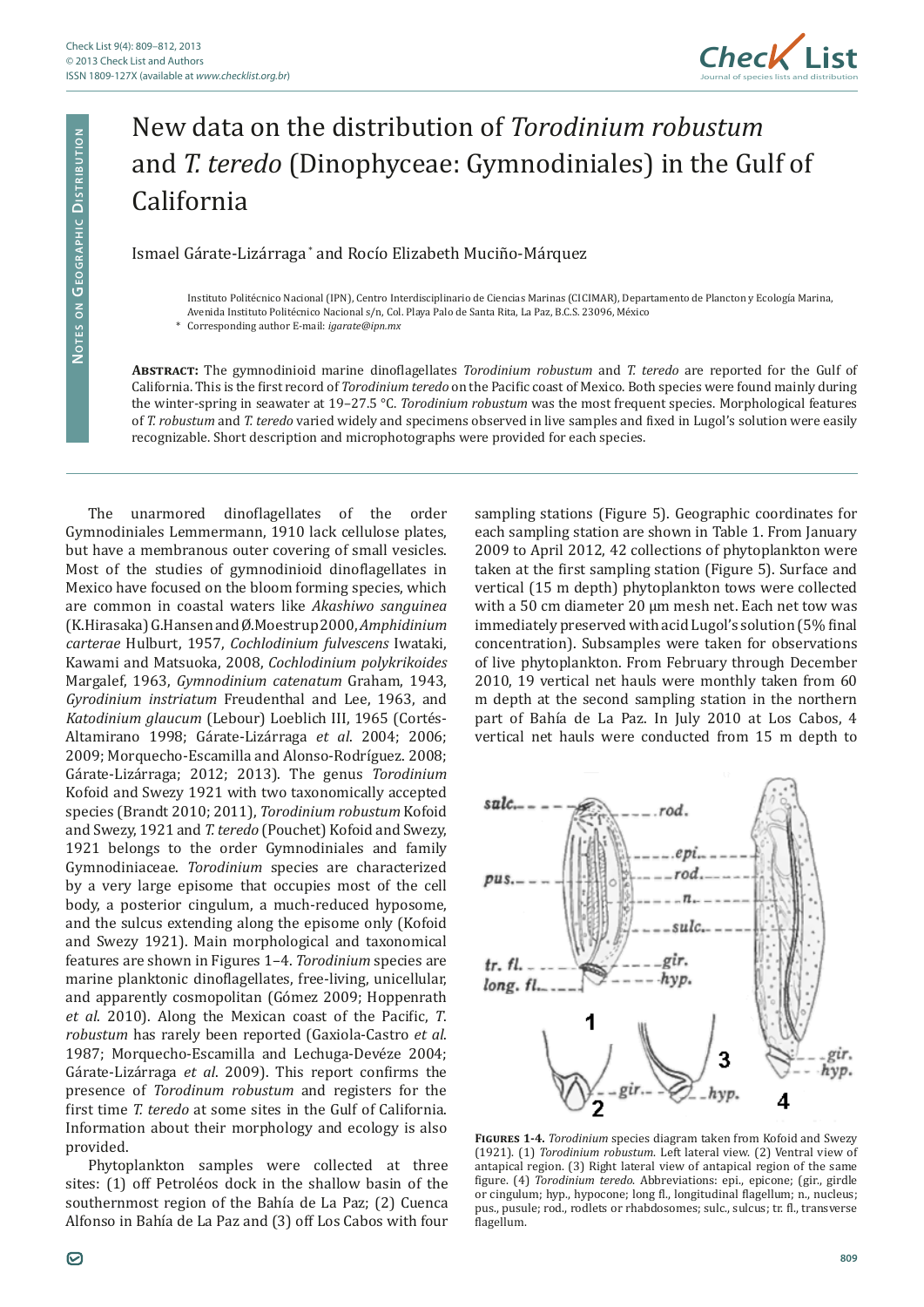the surface at Stations 3, 4, 5 and 6 (Figure 5). Cell counts were made in 5 mL settling chambers under a Carl Zeiss inverted microscope (Hasle 1978). Both live and fixed net phytoplankton samples were analyzed by phase contrast microscopy. Sea surface temperature (SST) was recorded with a bucket thermometer. Images were recorded (SONY Cyber-shot camera, 8.1 MP) under a Carl Zeiss inverted microscope.



**Figure 5.** Sampling stations in Bahía de La Paz, and Los Cabos at the southern end of the Baja California Peninsula.

Two *Torodinium* species were identified in the samples collected monthly from Bahía de La Paz from January 2009 to April 2012 and in samples of July 2010 collected at Los Cabos. Specimens of both species fit well with the diagnosis and descriptions of Kofoid and Swezy (1921). All samples containing *Torodinium* species were listed in Table 1. A total of 167 specimens of *T*. *robustum* were observed only in net phytoplankton hauls at the three sampling sites in this study (Table 1). Therefore, no quantitative data are presented, however, densities from 1000 to 45000 cells  $L^{-1}$  were reported during a multi-species red tide event (Gárate-Lizárraga *et al*. 2009). This species occurred in seawater with temperature of 19.0–27.5 °C. *T*. *robustum* cells have an elongated body with a very small hypocone, reduced to a conical structure (Figure 2). Cell length is less than 3.5 greatest transdiameters, the sulcus has a reversed terminal apical loop, and the girdle forms a lefthanded spiral (Figures 6–11). Cells are about 60–75 µm (69.63±2.95 μm) long and 20–37.5 µm (28±3.81 μm) wide (*n* = 30). In Figure 9 the *T*. *robustum* is 60 µm long and 37.5 µm wide. The nucleus is an elongated rod with rounded end located centrally. A very long and small pusule extended to nearly the same point as the nucleus. Many greenish to brown chloroplasts, arranged into longitudinal rows, are present (Figures 6–11).

*Torodinium robustum* is a planktonic species which has been found at Burnham (Essex) and Plymouth in the United Kingdom. It has been reported in the North Sea, Mediterranean Sea, and the Pacific (Kofoid and Swezy 1921; Lebour 1925; Trégouboff and Rose 1957). Some specimens from NW Africa are related with upwellings (Elbrächter 1979). More recently, *T*. *robustum* has been reported at La Jolla, California (Kimor and Reid 1989), in Japan (Yoshimatsu 1990), in the Helgoland and Sylt islands in the North Sea (Hoppenrath *et al*. 2009), and in Kuwait (Al-Kandari *et al*. 2009).

A total of 93 specimens of *T*. *teredo* were indentified only in net phytoplankton hauls at sampling station 1 (Table 1). This species occurred in seawater with temperature of 19.0–24.5°C. *T*. *teredo* cells have a very elongated body (Figures 12–14). Cell length is more than 4 transdiameters; there is no loop in the terminal part of the sulcus. The epicone is very long and the hypocone is reduced to a conical structure. The sulcus arises near the apex of the cell with a loop nearly completely around the cell and then curves to meet the girdle. The nucleus is elongated and located along the centre of the cell. Cells are about 100–115 µm (108.67±4.40 μm) long and 20–27.5 µm (24.43±2.04 μm) wide (*n* = 30). Gómez (2009) found that *T*. *teredo* specimens had an elongated protuberance, a peduncle that protrudes from the sulcal-cingular region.



**Figures 6-14.** Microphotographs of *Torodinium* species from the southwestern Gulf of California. Figs. 6, 7, 8, and 9: live specimens of *Torodinium robustum* collected in June 2008, March 2009, June 2010, February 2011 respectively, in Bahía de La Paz. Fig. 10 and Fig. 11: Lugolfixed specimen of *Torodinium robustum* collected in May 2010 at Cuenca Alfonso and in July 2010 at Los Cabos, respectively. Figs. 12 and13: Live specimens of *Torodinium teredo* collected in Bahía de La Paz in March 2009 and April 2011, respectively. Fig. 14: Lugol-fixed specimen of *Torodinium teredo* collected in October 2010 at Cuenca Alfonso.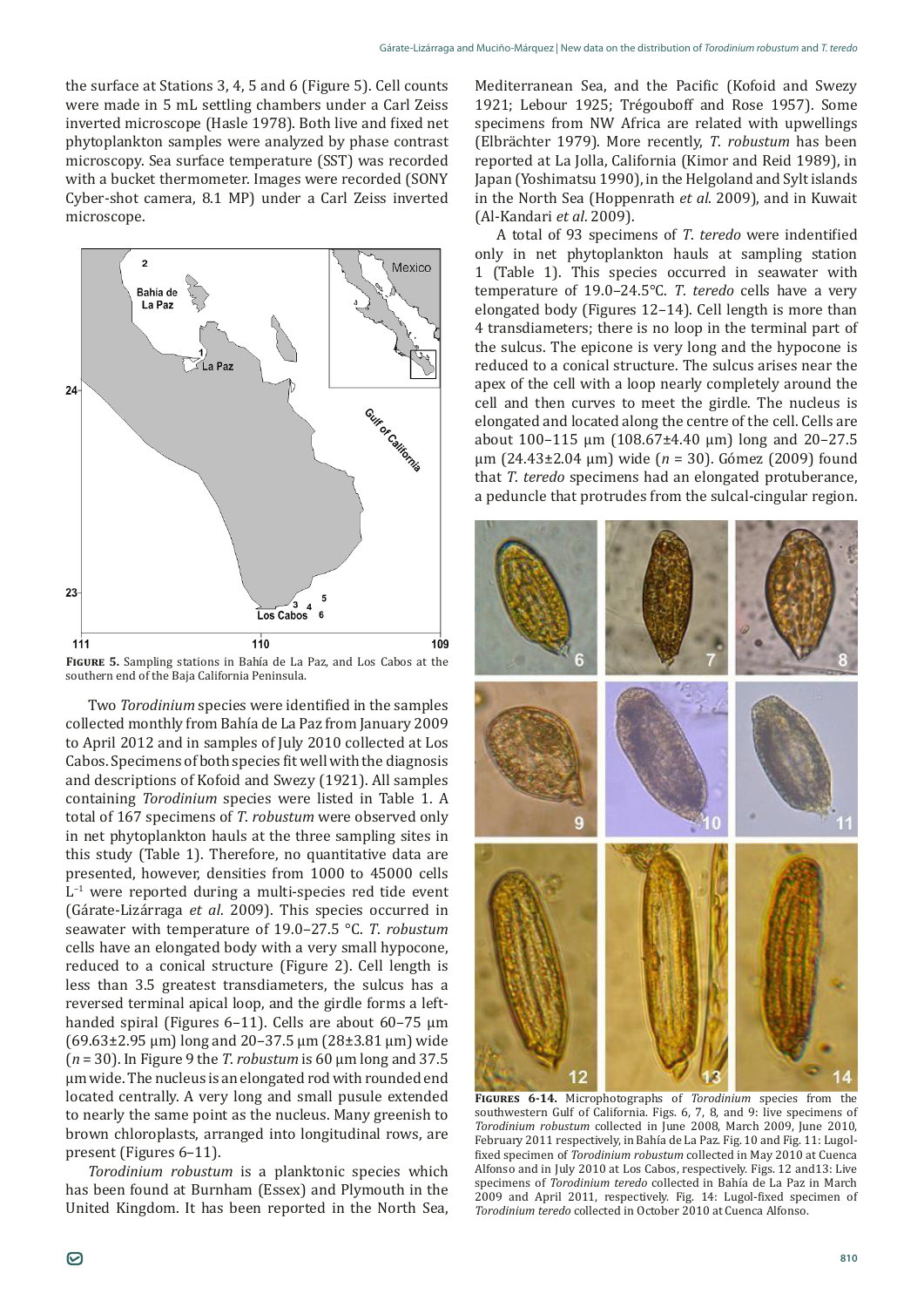| TABLE 1. Geographic coordinates for each station, sampling date, number of specimens of Torodinium robustum and Torodinium teredo and SST data |  |
|------------------------------------------------------------------------------------------------------------------------------------------------|--|
| recorded in 17 field samplings performed at Bahía de La Paz and Los Cabos.                                                                     |  |

| <b>SAMPLING</b><br><b>STATION</b> | <b>LATITUDE</b> (N) | <b>LONGITUDE (W)</b> | DATE (D/M/Y) | <b>SURFACE NET SAMPLES</b>                | <b>VERTICAL NET</b><br><b>SAMPLES</b>     | SST (°C) |
|-----------------------------------|---------------------|----------------------|--------------|-------------------------------------------|-------------------------------------------|----------|
| $\mathbf{1}$                      | 24° 21'             | 110°31'              | 23/01/09     | $T.$ robustum $(4)$                       | $T.$ robustum $(6)$                       | 20       |
| $\mathbf{1}$                      |                     |                      | 19/02/09     | T. robustum (8)                           | T. robustum (2)                           | 21       |
| $\mathbf{1}$                      |                     |                      | 26/02/09     | $T.$ teredo $(5)$                         | T. robustum (13)                          | 21       |
| $\mathbf{1}$                      |                     |                      | 05/03/09     | $T.$ teredo $(6)$                         | $T.$ teredo $(7)$                         | 22       |
| $\mathbf{1}$                      |                     |                      | 17/03/09     | $T.$ teredo $(11)$                        |                                           | 22.5     |
| $\mathbf{1}$                      |                     |                      | 24/06/10     | T. robustum (16)                          | $T.$ robustum $(17)$<br>$T.$ teredo $(5)$ | 25       |
| $\mathbf{1}$                      |                     |                      | 13/12/10     | $T.$ teredo $(3)$                         | T. robustum (14)<br>$T.$ teredo $(9)$     | 21       |
| $\mathbf{1}$                      |                     |                      | 23/01/11     | $T.$ teredo $(18)$<br>$T.$ robustum $(6)$ | T. robustum (21)<br>$T.$ teredo $(2)$     | 23.5     |
| $\mathbf{1}$                      |                     |                      | 17/02/11     | $T.$ teredo $(5)$<br>T. robustum (7)      | T. robustum (8)<br>$T.$ teredo $(14)$     | 19       |
| $\mathbf{1}$                      |                     |                      | 28/04/11     | $T.$ robustum $(4)$                       | $T.$ robustum $(7)$                       | 23       |
| $\mathbf{1}$                      |                     |                      | 24/02/12     | T. robustum (2)                           |                                           |          |
| $\mathbf{1}$                      |                     |                      | 19/04/12     | T. robustum (2)                           |                                           | 24.      |
| $\overline{2}$                    | 24° 39'             | 110°36'              | 01/02/10     |                                           | T. robustum (4)                           | 21.5     |
| 2                                 |                     |                      | 01/05/10     |                                           | T. robustum (2)<br>$T.$ teredo $(1)$      | 24.5     |
| 2                                 |                     |                      | 16/10/10     |                                           | $T.$ teredo $(2)$<br>$T.$ robustum $(2)$  | 27       |
| 2                                 |                     |                      | 23/01/11     |                                           | T. robustum (3)                           | 24       |
| 3                                 | $22^{\circ}55'$     | $109^{\circ}$ 47'    | 01/07/10     | T. robustum (3)<br>$T.$ teredo $(4)$      |                                           | 24.5     |
| 4                                 | 22° 52'             | 109°45'              | 01/07/10     | T. robustum (2)                           |                                           | 25.0     |
| 5                                 | $22^{\circ}51'$     | 109°31'              | 01/07/10     | $T.$ robustum $(5)$                       |                                           | 27.5     |
| 6                                 | 22° 48'             | $109^{\circ} 40'$    | 01/07/10     | T. robustum (9)<br>$T.$ teredo $(1)$      |                                           | 27.3     |

This peduncle was not observed in live or fixed cells in our samples.

*Torodinium teredo* is a planktonic species, apparently widely distributed in temperate and tropical waters; it has been reported from several locations in the North Sea, English Channel, Mediterranean Sea, Pacific Ocean, and Gulf of Mexico (Kofoid and Swezy 1921; Lebour 1925, Trégouboff and Rose 1957; Steidinger *et al*. 1967). In northwestern Africa *T. teredo* is related with water upwelling (Elbrächter 1979) and recently it was reported in several regions of the open Pacific Ocean: Oyashio and Kuroshio currents of East Asia, The Philippines, Celebes, Sulu, South China Sea, western and central equatorial Pacific, subtropical Pacific in the vicinity of the Marquesas Archipelago, in the South Pacific Gyre, and in the Perú-Chile Current (Gómez 2009) and the European Arctic (Okolodkov 2011). *Torodinium teredo* is now reported for the first time in the Gulf of California in Pacific waters of Mexico.

*Torodinium teredo* and *T*. *robustum* occur together in the North Sea, Mediterranean Sea and Gulf of California (Lebour 1925; Trégouboff and Rose 1957; this study). The species were easily recognized in live samples as well as samples fixed in Lugol's solution. *T*. *teredo* is easily distinguished from *T*. *robustum* because its length is more than four transdiameters, no loop is observed in the terminal part of the sulcus, the larger size, and the green pigmentation (Pouchet 1885; Kofoid and Swezy 1921; Steidinger and Tangen 1997; this study). Despite the morphological characteristics to distinguish both species, their ultrastructural morphology and DNA sequences should be examined more carefully once they could possibly increase the distinction between the species.

**Acknowledgments:** Funding was received from Instituto Politécnico Nacional of Mexico (IPN grants SIP-20110281, SIP-20110139, SIP-20110590, and SIP-20121153). We thank M.C. Ramírez-Jáuregui (Instituto de Ciencias del Mar y Limnología, Universidad Nacional Autónoma de México) for help in the literature search. I.G.L. is a COFAA and EDI fellow.

## **Literature Cited**

- Al-Kandari, M., F. Al-Yamani and K. Al-Rifaie. 2009. *Marine Phytoplankton Atlas of Kuwait's Waters*. Safat: Kuwait Institute for Scientific Research. 354 p.
- Brandt, S. 2010. *Torodinium teredo* (Pouchet) Kofoid & Swezy, 1921. *In* M.D. Guiry and G.M. Guiry. 2010. *AlgaeBase*. World-wide electronic publication, National University of Ireland, Galway. World Register of Marine Species. Electronic Database accessible at http://www. marinespecies.org/aphia.php?p=taxdetails&id=109890. on 07 May 2012.
- Brandt, S. 2011. *Torodinium robustum*. *In* M.D. Guiry and G.M. Guiry. 2011. *AlgaeBase*. World-wide electronic publication, National University of Ireland, Galway. World Register of Marine Species. Electronic Database accessible at http://www.marinespecies.org/aphia. php?p=taxdetails&id=109889. Captured on 07 May 2012.
- Cortés-Altamirano, R. 1998. *Las mareas rojas*. México: AGT, Editor, S.A. 161 p.
- Elbrächter, M. 1979. On the taxonomy of unarmored dinophytes (Dinophyta) from the Northwest African upwelling region. 'Meteor' Forschungs. *Reihe* 30: 1-22.
- Gárate-Lizárraga, I. 2012. Proliferation of *Amphidinium carterae* (Gymnodiniales: Gymnodiniaceae) in Bahía de La Paz, Gulf of California. *CICIMAR Oceánides* 27(2): 37-49.
- Gárate-Lizárraga, I. 2013. Bloom of *Cochlodinium polykrikoides* (Dinophyceae: Gymnodiniales) in Bahía de La Paz, Gulf of California. *Marine Pollution Bulletin* 67: 217-222.
- Gárate-Lizárraga, I., D.J. López-Cortés J.J. Bustillos-Guzmán and F.E. Hernández-Sandoval. 2004. Blooms of *Cochlodinium polykrikoides*